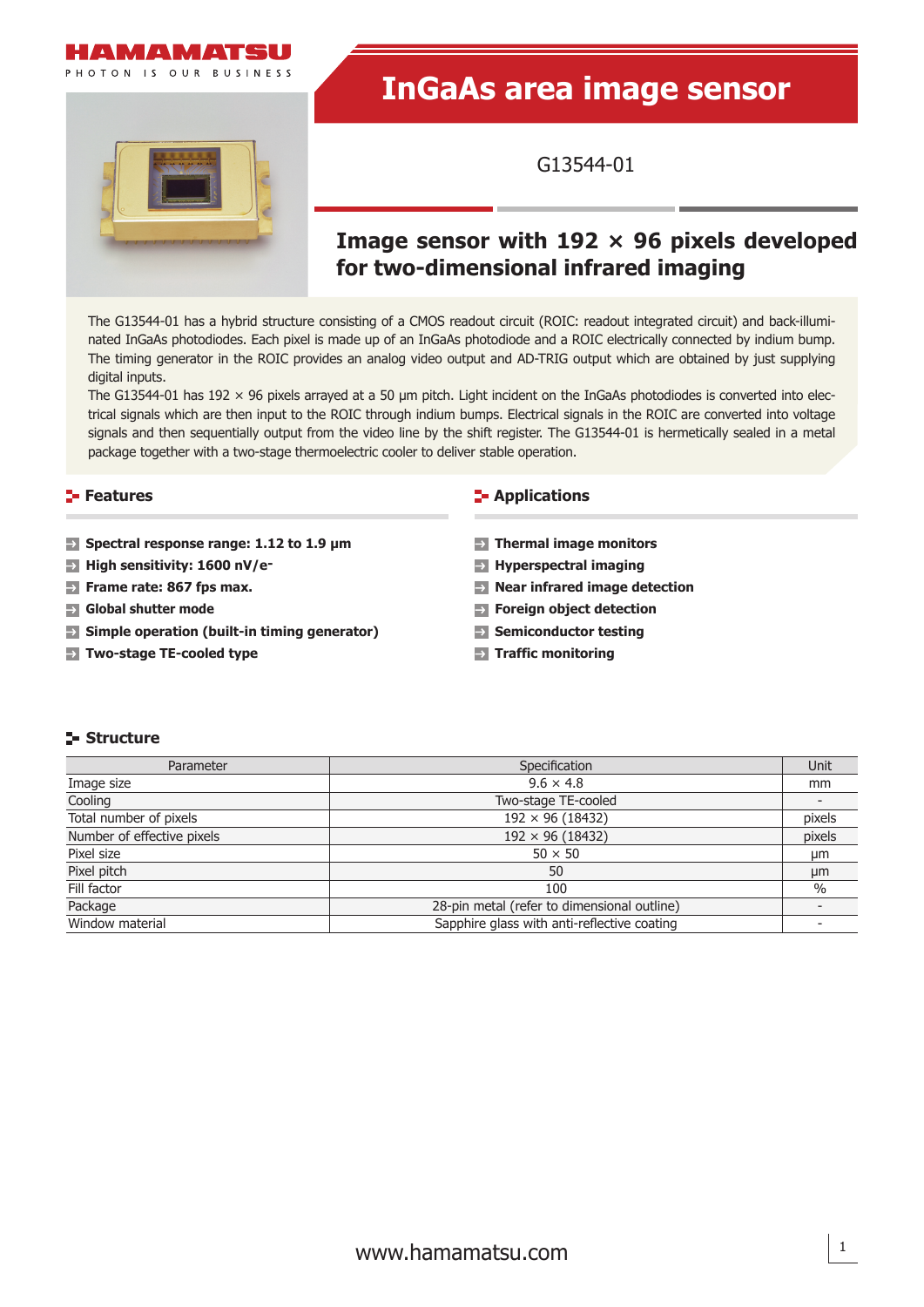#### **Block diagram**

The series of operations of the readout circuit are described below. The integration time is equal to the low period of the master start pulse (MSP), which is a frame scan signal, and the output voltage is sampled and held simultaneously at all pixels. Then, the pixels are scanned, and the video is output.

The vertical shift register scans from top to bottom while sequentially selecting each row. The following operations  $\odot$  to  $\odot$  are performed on each pixel of the selected row.

- Transfers the optical signal information sampled and held in each pixel to the signal processing circuit as a signal voltage, and samples and holds the signal voltage.
- Resets each pixel after having transferred the signal, transfers the reset signal voltage to the signal processing circuit, and samples and holds the reset signal voltage.
- The horizontal shift register performs a sequential scan, and the offset compensation circuit calculates the difference between the signal voltage and reset signal voltage. This eliminates the offset voltage of each pixel.

The difference between the signal voltage and reset signal voltage is transmitted as an output signal in serial data format.

Then the vertical shift register shifts by one row to select the next row and the operations  $\odot$  to  $\odot$  are repeated.

When the MSP, which is a frame scan signal, goes low after the vertical shift register advances to the 96th row, the reset switches for all pixels simultaneously turn off and the next frame integration begins.



#### KMIRC0100EA

| buyu iyi                   |         |                  |        |
|----------------------------|---------|------------------|--------|
| - Absolute maximum ratings |         |                  |        |
| Parameter                  | Symbol  | Value            | Unit   |
| Supply voltage             | Vdd     | $-0.3$ to $+5.5$ | v      |
| Clock pulse voltage        | V(MCLK) | $Vdd + 0.5$      | $\vee$ |
| Start pulse voltage        | V(MSP)  | $Vdd + 0.5$      | v      |

\*1: Chip temperature

\*2: No dew condensation

When there is a temperature difference between a product and the ambient in high humidity environment, dew condensation may occur on the product surface. Dew condensation on the product may cause a deterioration of characteristics and reliability.

Operating temperature\*<sup>1</sup>\*<sup>2</sup> Topr -10 to +60 °C Storage temperature<sup>\*2</sup> and a Tstg and Tstg and Tstg and Tstg and Tstg and Tstg and Tstg and Tstg and Tstg and Tstg and Tstg and Tstg and Tstg and Tstg and Tstg and Tstg and Tstg and Tstg and Tstg and Tstg and Tstg and Tst Allowable TE cooler current Text Cooler Current Text Cooler Current Allowable TE cooler current A Allowable TE cooler voltage  $V_c$   $V_c$   $4.0$ Thermistor power dissipation **Pth** Pth 0.2 mW

Note: Exceeding the absolute maximum ratings even momentarily may cause a drop in product quality. Always be sure to use the product within the absolute maximum ratings.

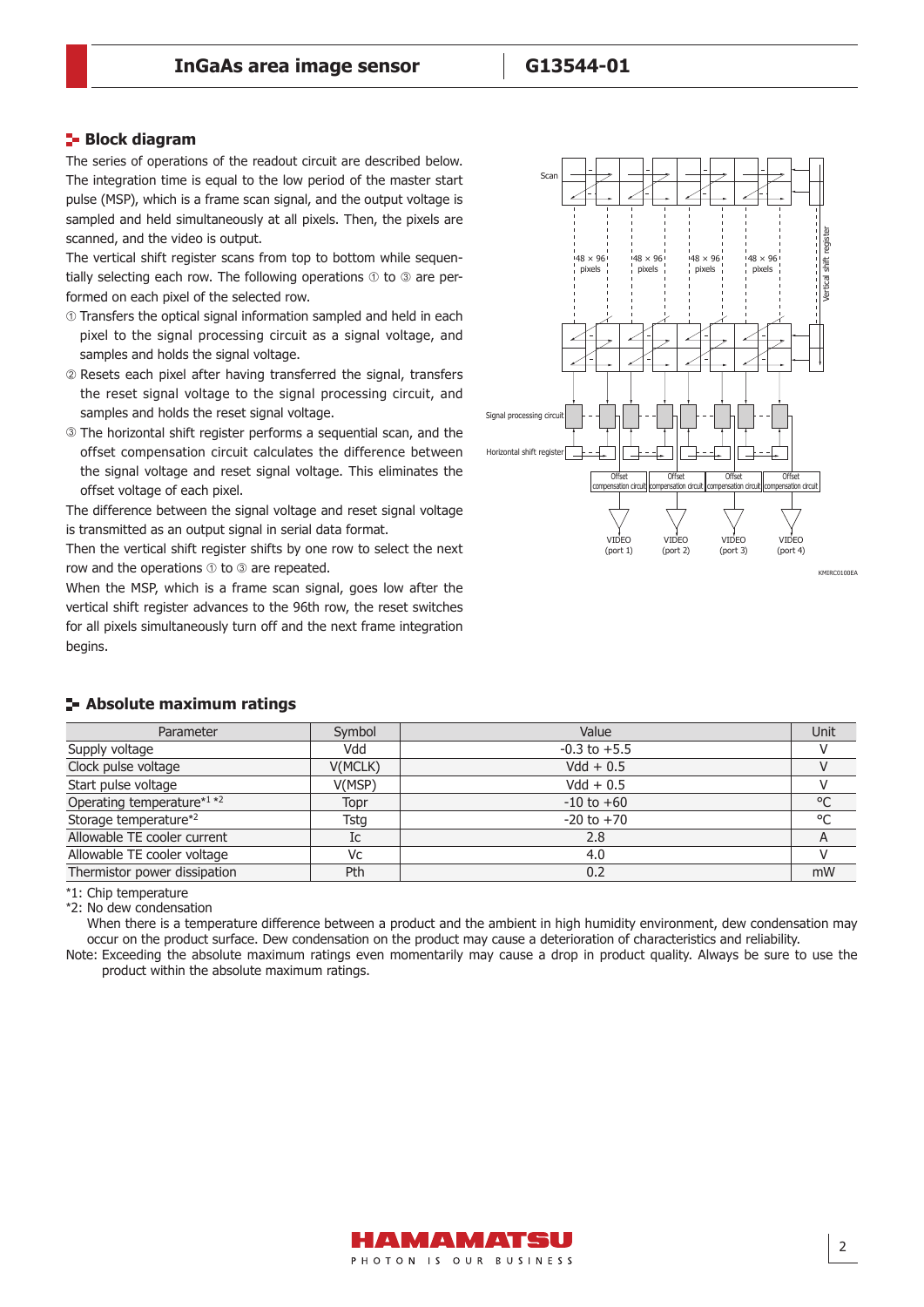#### **Recommended drive conditions (Ta=25 °C)**

| Parameter                    |            | Symbol                | Min.                     | Typ.         | Max.                     | <b>Unit</b> |
|------------------------------|------------|-----------------------|--------------------------|--------------|--------------------------|-------------|
| Supply voltage               |            | Vdd                   | 4.9                      |              | 5.1                      | V           |
| Ground                       |            | Vss                   |                          | $\Omega$     |                          | V           |
| Element bias current         |            | V(PD_bias)            | 4.4                      | 4.5          | 4.6                      | v           |
| Pixel bias voltage           |            | Vb1                   | $\overline{\phantom{a}}$ | $\mathbf{0}$ | $\overline{\phantom{0}}$ | $\vee$      |
| Clock frequency              |            |                       |                          |              | 40                       | <b>MHz</b>  |
|                              | High level | V(MCLK)               | $Vdd - 0.5$              | Vdd          | $Vdd + 0.5$              | V           |
| Clock pulse voltage          | Low level  |                       | 0                        | $\Omega$     | $0.5^{\circ}$            |             |
| Start pulse voltage          | High level | V(MSP)                | $Vdd - 0.5$              | Vdd          | $Vdd + 0.5$              | V           |
|                              | Low level  |                       |                          | <sup>0</sup> | 0.5                      |             |
|                              | High level | <b>V<sub>SH</sub></b> | $\overline{\phantom{0}}$ | 3.3          |                          | V           |
| Video output voltage (VIDEO) | Low level  | <b>VSL</b>            | ۰                        | 1.3          |                          |             |
| Video data rate              |            | <b>DR</b>             | $\overline{\phantom{0}}$ | f/8          |                          | <b>MHz</b>  |
| Frame rate $*3$              |            | <b>FV</b>             |                          |              | 867                      | fps         |

\*3: Frame rate=1/{MSP low period (Integration time) + Reset time + Readout time}

MSP low period=1 µs min.

Reset time=5 µs min.

Readout time=(Video data rate  $\times$  number of pixels) + (Blank period between rows  $\times$  number of rows) + Blank period between frames  ${0.2 \,\text{µs} \times 48 \text{ columns} \times 96 \text{ rows}} + (2.35 \,\text{µs} \times 96 \text{ rows}} = 1147.2 \,\text{µs}$ 

Frame rate= $1/(1 \text{ }\mu\text{s} + 5 \text{ }\mu\text{s} \text{ min.} + 1147.2 \text{ }\mu\text{s}) = 867 \text{ fs}$ 

# **Electrical and optical characteristics (Ta=25 °C, Td=-10 °C, Vdd=5 V, Vb1=0 V, PD\_bias=4.5 V)**

| Parameter                                 |                         | Symbol                   | Condition                                               | Min. | Typ.        | Max.                     | Unit            |
|-------------------------------------------|-------------------------|--------------------------|---------------------------------------------------------|------|-------------|--------------------------|-----------------|
|                                           | Spectral response range |                          |                                                         |      | 1.12 to 1.9 |                          | μm              |
| Peak sensitivity wavelength               |                         | $\lambda p$              |                                                         |      | 1.75        |                          | µm              |
| Photosensitivity                          |                         | S                        | $\lambda = \lambda p$                                   |      | 1.1         |                          | A/W             |
| Conversion efficiency                     |                         | <b>CE</b>                |                                                         |      | 1600        |                          | $nV/e^-$        |
| Full well capacity                        |                         | Qsat                     |                                                         | 0.04 | 1.3         |                          | Me <sup>-</sup> |
| Saturation output voltage                 |                         | <b>Vsat</b>              |                                                         | 1.5  | 2.0         |                          | V               |
| Photoresponse nonuniformity* <sup>4</sup> |                         | <b>PRNU</b>              | After subtracting dark output,<br>Integration time 3 ms |      | ±10         | ±20                      | $\frac{0}{0}$   |
| Dark current                              |                         | ID                       |                                                         |      | 30          | 150                      | pA              |
| Dark output                               | 1 port                  | <b>DSNU</b>              |                                                         |      | 0.2         | 0.5                      |                 |
| nonuniformity                             | Between ports           | DSNU P                   | Integration time 100 µs                                 |      | 0.2         | 0.6                      |                 |
| Dark current temperature coefficient      |                         | $\Delta$ Tid             |                                                         |      | 1.07        | $\overline{\phantom{a}}$ | times/°C        |
| Readout noise                             |                         | Nr                       | Integration time 10 µs                                  |      | 800         | 1500                     | $\mu$ V rms     |
| Dynamic range                             |                         | D <sub>R</sub>           |                                                         |      | 2500        |                          |                 |
| Defect pixels* <sup>5</sup>               |                         | $\overline{\phantom{a}}$ |                                                         |      |             |                          | $\frac{0}{0}$   |

\*4: Measured at one-half of the saturation, excluding first and last pixels on each row

\*5: Pixels whose photoresponse nonuniformity (integration time 3 ms), dark output nonuniformity, readout noise, dark current or saturation output voltage is outside the specifications.

The sensor contains no more than one cluster of four or more contiguous defective pixels. In the vertical direction, the sensor contains no more than one cluster of three or more contiguous defective pixels.

<Examples of four contiguous defective pixels>



KMIRC0060EB



Normal pixel

Defective pixel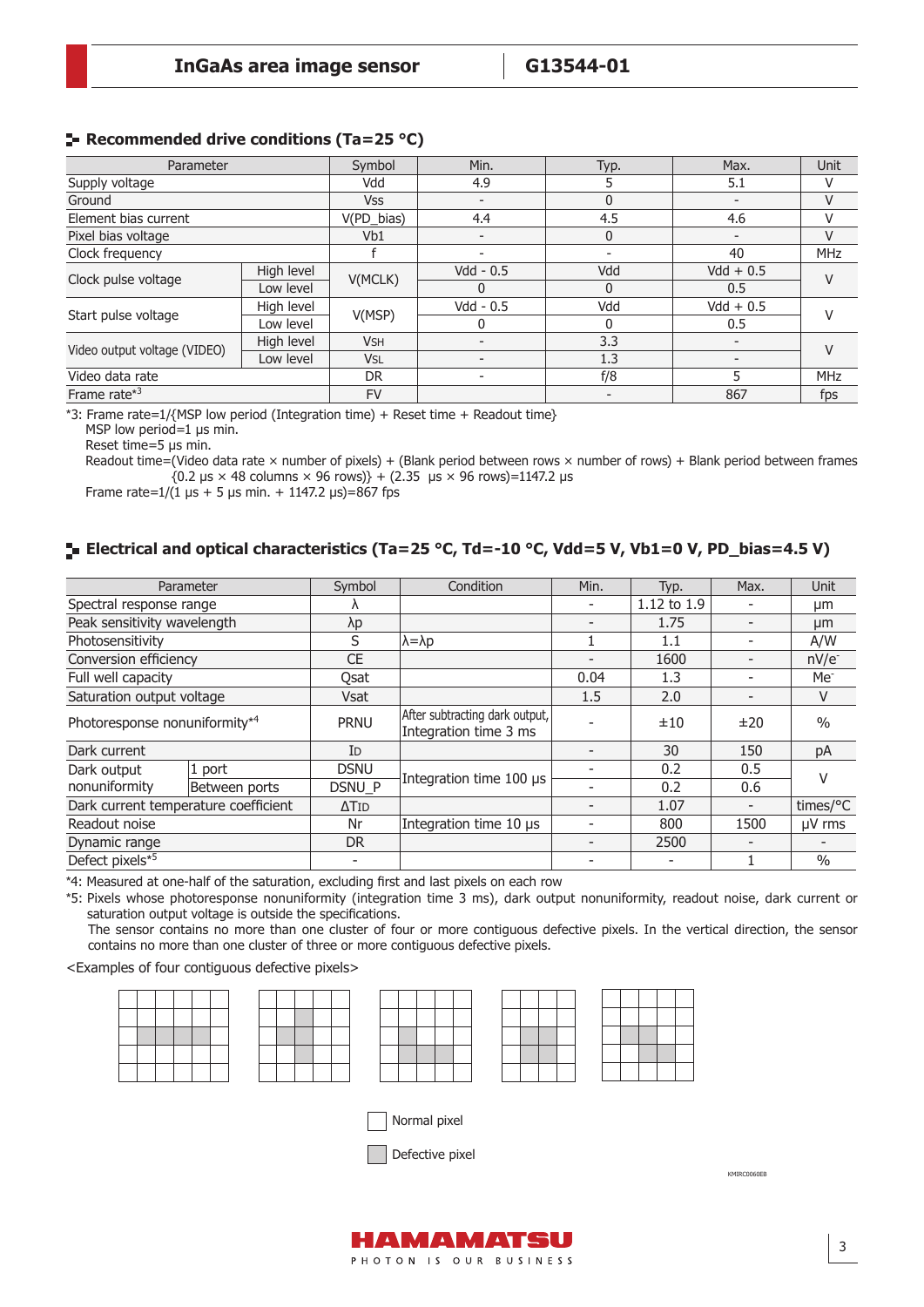#### **E** Electrical characteristics (Ta=25 °C)

| Parameter            | ivmbol                         | Min.     | VD.                      | Max. | Unit |
|----------------------|--------------------------------|----------|--------------------------|------|------|
| Supply current       | I(Vdd)                         | -        | 100                      | 150  | mA   |
| Element bias current | T(PD<br>bias <sup>'</sup><br>◡ | $\equiv$ | $\overline{\phantom{a}}$ |      | mA   |

#### **Example 2** Equivalent circuit



KMIRC0097EB

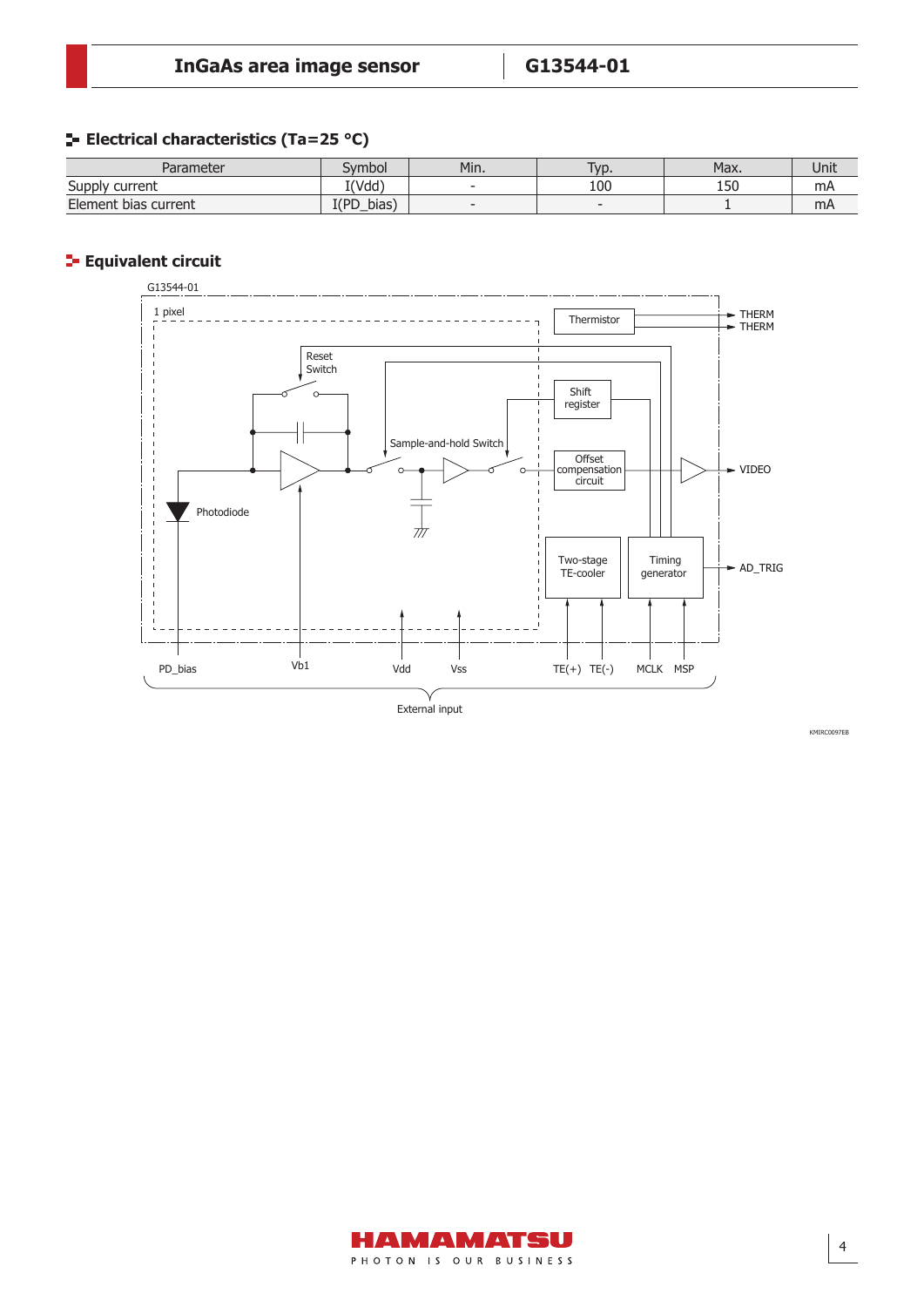#### **E-** Connection example

Connection example



KMIRC0098EB

#### **Timing chart**

C2

 $0.1$  µF

The video output from a single pixel is equal to 8 MCLK (master clock) pulses. The MSP (master start pulse) is a signal for setting the integration time, so making the low (0 V) period of the MSP longer will extend the integration time. The MSP also functions as a signal that triggers each control signal to perform frame scan. When the MSP goes from low (0 V) to high (5 V), each control signal starts on the falling edge of the MCLK and frame scan is performed during the high period of the MSP.

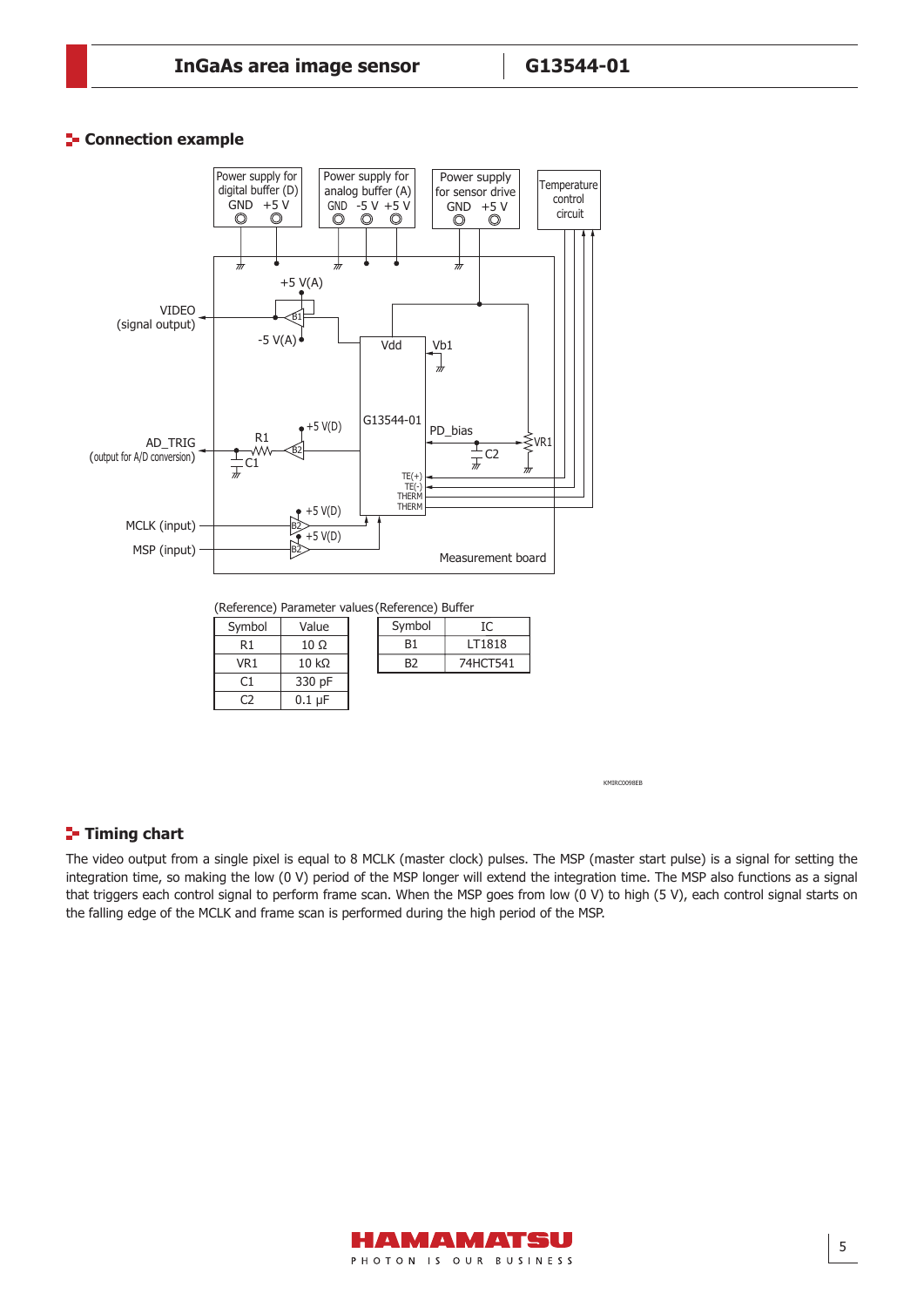

\*1: A minimum number of MCLK of integration time is 40 MCLK. \*2: There are blanks of 94 MCLK between each row. \*3: A minimum number of MCLK of reset period is 200 MCLK.

KMIRC0099EA

| Parameter                   | Symbol    | Min.  | Typ. | Max. | Unit |
|-----------------------------|-----------|-------|------|------|------|
| Clock pulse rise/fall times | tr(MCLK)  |       | 10   | 12   |      |
|                             | tf(MCLK)  |       |      |      | ns   |
| Clock pulse width           | tpw(MCLK) | 10    |      |      | ns   |
| Start pulse rise/fall times | tr(MSP)   |       | 10   | 12   | ns   |
|                             | tf(MSP)   |       |      |      |      |
| Start pulse width           | tpw(MSP)  | 0.001 |      | 10   | ms   |
| Reset (rise) timing*6       |           | 10    |      |      | ns   |
| Reset (fall) timing*6       | t2        | 10    |      |      | ns   |
| Output settling time        | t3        |       |      | 50   | ns   |

\*6: Setting these timings shorter than the minimum value may delay the operation by one MCLK pulse and cause malfunction.

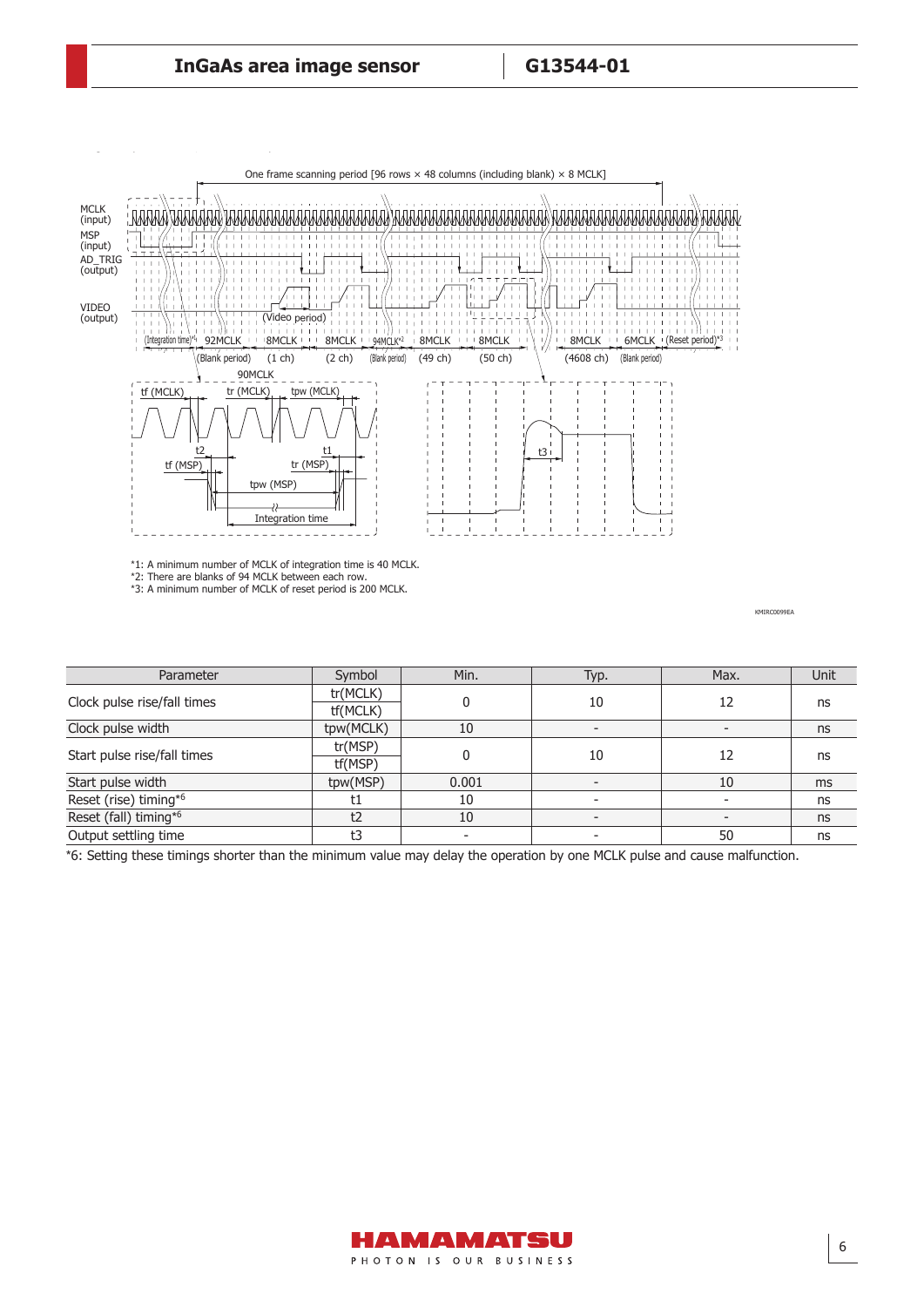# **Spectral response**

# **Photosensitivity temperature characteristics**



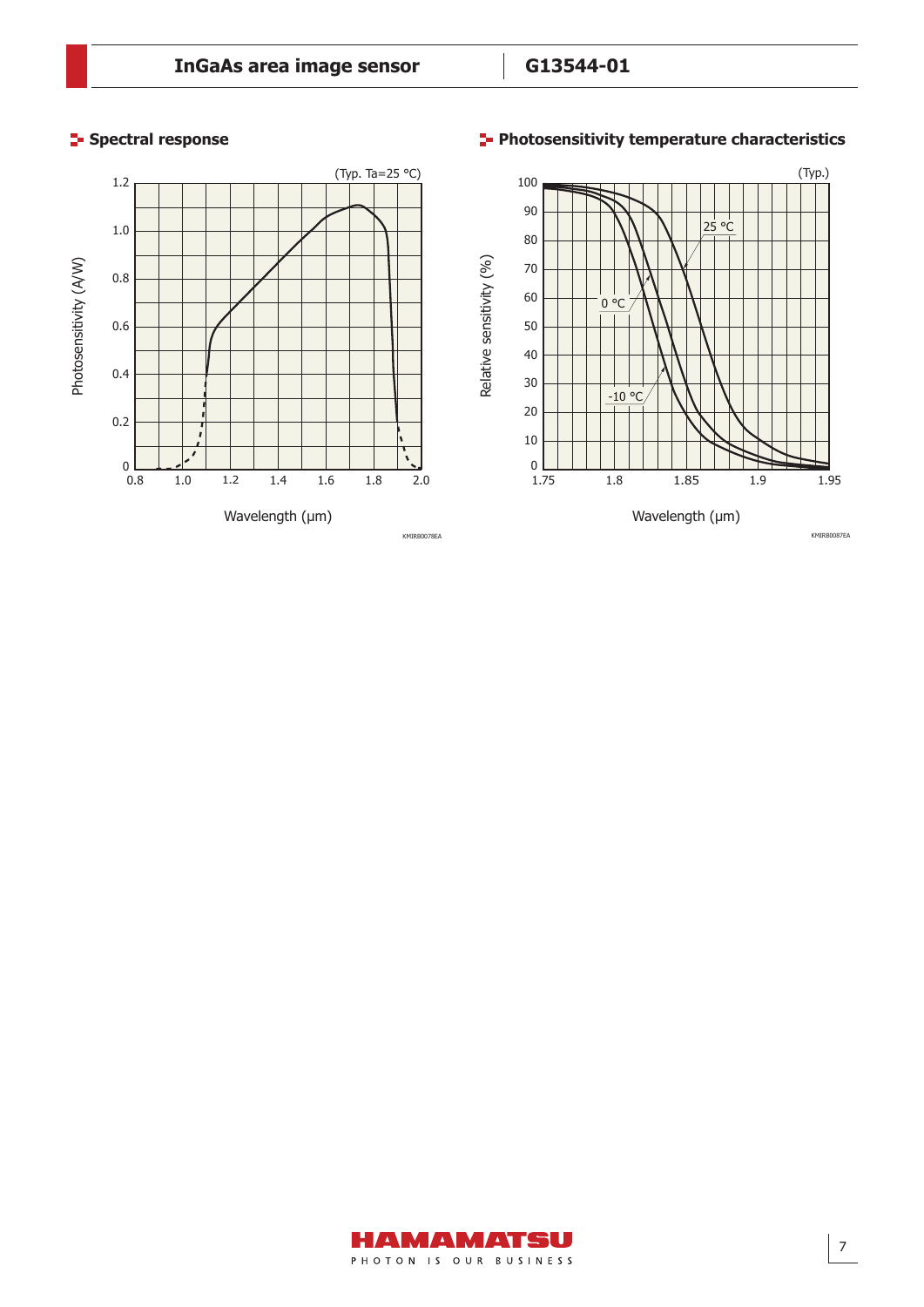#### *ȜηΑΗ͈أഽඅ* (S12460-0606S) **Specifications of built-in TE-cooler (Typ.)**

| Parameter                                          | Symbol | Condition         | Min.                     | Typ. | Max. | Unit |
|----------------------------------------------------|--------|-------------------|--------------------------|------|------|------|
| Internal resistance                                | Rint   | Ta=25 $\degree$ C | 0.75                     | 0.9  | 1.05 | ∸    |
| Maximum heat absorption of built-in TE-cooler*7 *8 | Omax   |                   | $\overline{\phantom{a}}$ | 8.4  |      | W    |
| Thermistor resistance                              | Rtŀ    |                   | o.z                      |      | 9.8  | kΩ   |

\*7: This is a theoretical heat absorption level that offsets the temperature difference in the thermoelectric cooler when the maximum current is supplied to the sensor.

\*8: Heat absorption at Tc=Th

Tc: Temperature on the cooling side of TE-cooler

Th: Temperature on the heat dissipating side of TE-cooler.

#### **Thermistor temperature characteristics TE-cooling characteristics of TE-cooler**



There is the following relation between the thermistor resistance and temperature (°C).

 $R1 = R2 \times exp B \{1/(T1 + 273.15) - 1/(T2 + 273.15)\}$ R1: resistance at T1 (°C) R2: resistance at T2 (°C) B: B constant (B=3410 K ± 2%) Thermistor resistance=9 kΩ (at 25 °C)



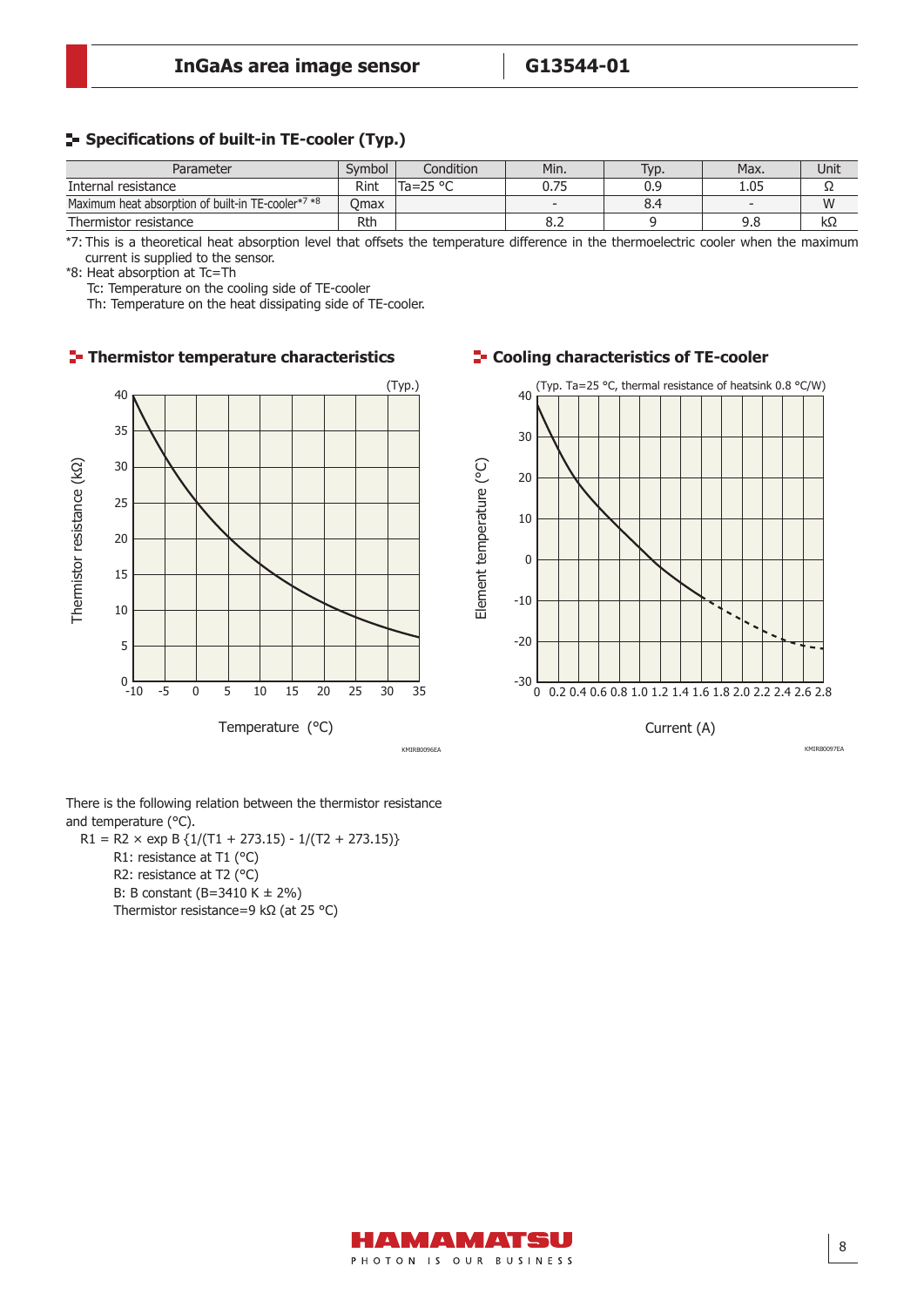

#### **F-** Current vs. voltage characteristics of TE-cooler

# **<sup>1</sup>** Dimensional outline (unit: mm)



KMIRA0035EA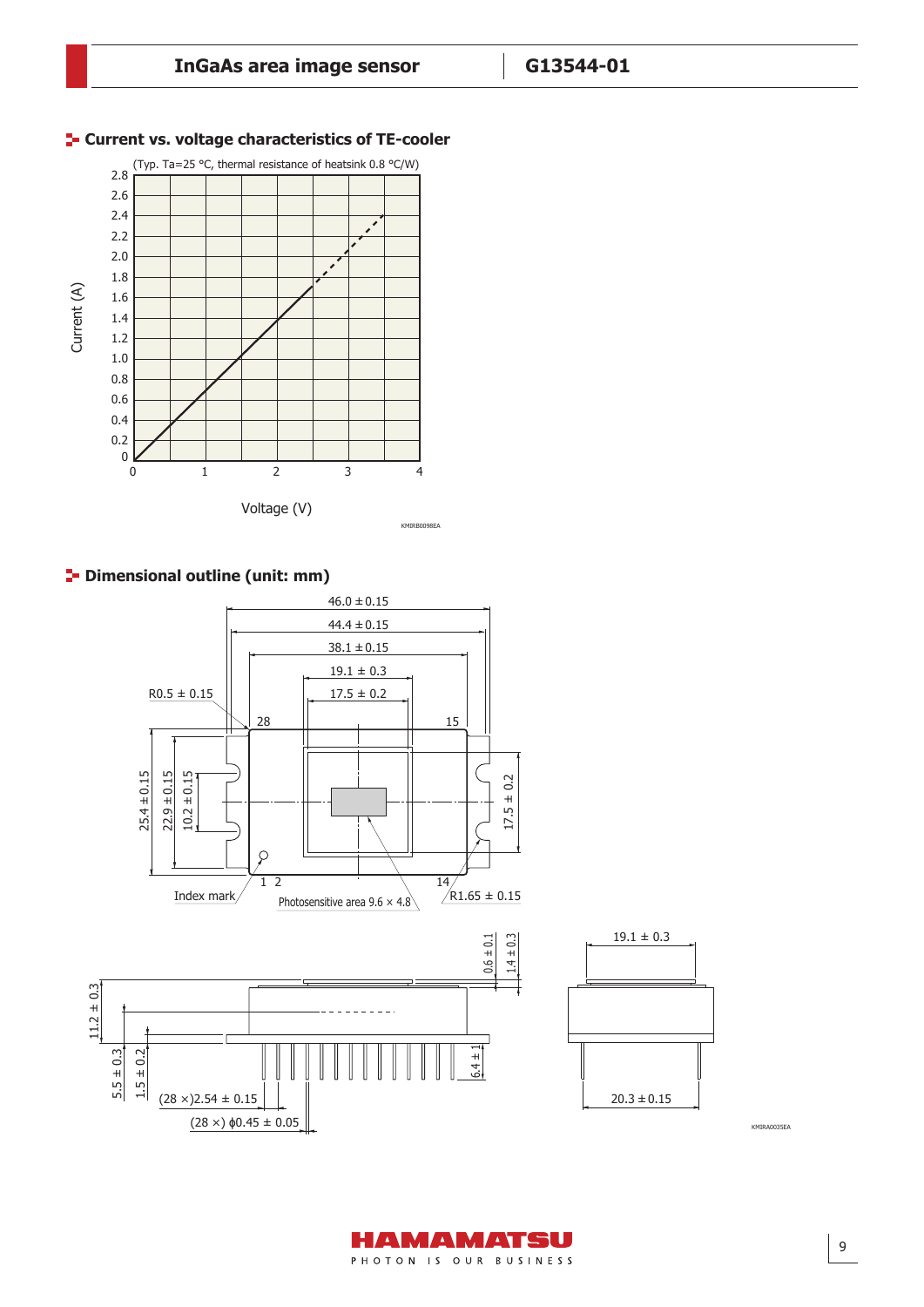# **Pin connections**

| Pin no.         | Name               | Input/output | Function                           | Remark                         |
|-----------------|--------------------|--------------|------------------------------------|--------------------------------|
|                 | <b>NC</b>          |              |                                    |                                |
| $\overline{2}$  | NC                 |              |                                    |                                |
| 3               | $TE(+)$            | Input        | Thermoelectric cooler $(+)$        |                                |
| 4               | Vdd                | Input        | +5 V power supply                  | 5V                             |
| 5               | VIDEO1             | Output       | Video output (port 1)              | 1.3 to 3.3 V                   |
| 6               | VIDEO <sub>2</sub> | Output       | Video output (port 2)              | 1.3 to 3.3 V                   |
| 7               | Vdd                | Input        | +5 V power supply                  | 5V                             |
| 8               | <b>Vss</b>         | Input        | 0 V ground                         | 0 V                            |
| 9               | VIDEO3             | Output       | Video output (port 3)              | 1.3 to 3.3 $V$                 |
| 10              | VIDEO4             | Output       | Video output (port 4)              | 1.3 to 3.3 V                   |
| 11              | Vdd                | Input        | $\overline{+5}$ V power supply     | 5V                             |
| 12              | <b>Vss</b>         | Input        | 0 V ground                         | 0 <sup>0</sup>                 |
| 13              | D_Vdd              | Input        | +5 V power supply (digital)        | 5V                             |
| 14              | <b>NC</b>          |              |                                    |                                |
| 15              | NC                 |              |                                    |                                |
| 16              | Vdd                | Input        | +5 V power supply                  | 5V                             |
| 17              | <b>MCLK</b>        | Input        | Control pulse for timing generator | Synchronized with falling edge |
| 18              | AD_Trig            | Output       | A/D sampling signal                | Synchronized with falling edge |
| 19              | <b>MSP</b>         | Input        | Frame scan start pule              |                                |
| 20              | D_Vdd              | Input        | +5 V power supply (digital)        | 5V                             |
| 21              | Vdd                | Input        | +5 V power supply                  | 5 V                            |
| 22              | <b>THERM</b>       | Output       | Thermistor                         |                                |
| 23              | <b>THERM</b>       | Output       | Thermistor                         |                                |
| 24              | PD_bias            | Input        | Photodiode bias voltage            | 4.5 V                          |
| $\overline{25}$ | Vdd                | Input        | +5 V power supply                  | 5V                             |
| 26              | $TE(-)$            | Input        | Thermoelectric cooler (-)          |                                |
| $\overline{27}$ | Vb1                | Input        | Pixel bias voltage                 | 0 <sup>0</sup>                 |
| 28              | NC                 |              |                                    |                                |